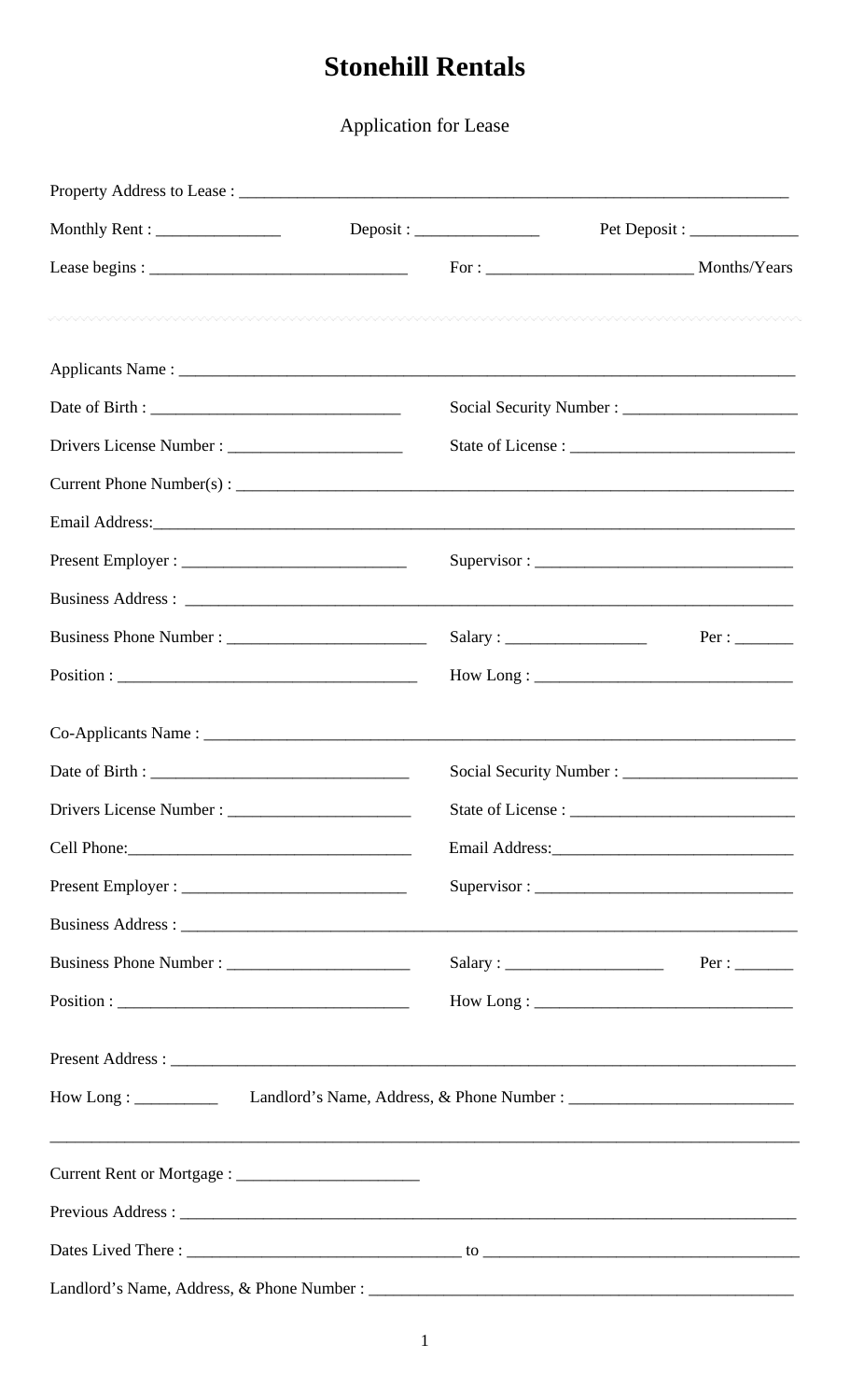| Pets:                                                                                                                                                    |  |  |
|----------------------------------------------------------------------------------------------------------------------------------------------------------|--|--|
|                                                                                                                                                          |  |  |
| Number of Automobiles, Campers, Vans, etc. (List Make, Model, Color, and Year):                                                                          |  |  |
|                                                                                                                                                          |  |  |
|                                                                                                                                                          |  |  |
| <u> 2000 - Andrea Andrewski, amerikansk politik (d. 1982)</u>                                                                                            |  |  |
| Occupants of the Household :                                                                                                                             |  |  |
|                                                                                                                                                          |  |  |
|                                                                                                                                                          |  |  |
|                                                                                                                                                          |  |  |
|                                                                                                                                                          |  |  |
| <b>Emergency Notification:</b>                                                                                                                           |  |  |
|                                                                                                                                                          |  |  |
|                                                                                                                                                          |  |  |
|                                                                                                                                                          |  |  |
| <b>Personal References:</b>                                                                                                                              |  |  |
|                                                                                                                                                          |  |  |
|                                                                                                                                                          |  |  |
|                                                                                                                                                          |  |  |
|                                                                                                                                                          |  |  |
|                                                                                                                                                          |  |  |
|                                                                                                                                                          |  |  |
|                                                                                                                                                          |  |  |
|                                                                                                                                                          |  |  |
|                                                                                                                                                          |  |  |
| Please List Accounts that are Open (list amount borrowed & monthly payments) If NO Accounts are Open,<br>List Accounts you have had in Recent History. : |  |  |
| <b>Bank References:</b>                                                                                                                                  |  |  |
|                                                                                                                                                          |  |  |
|                                                                                                                                                          |  |  |
| <b>Credit Card References:</b>                                                                                                                           |  |  |